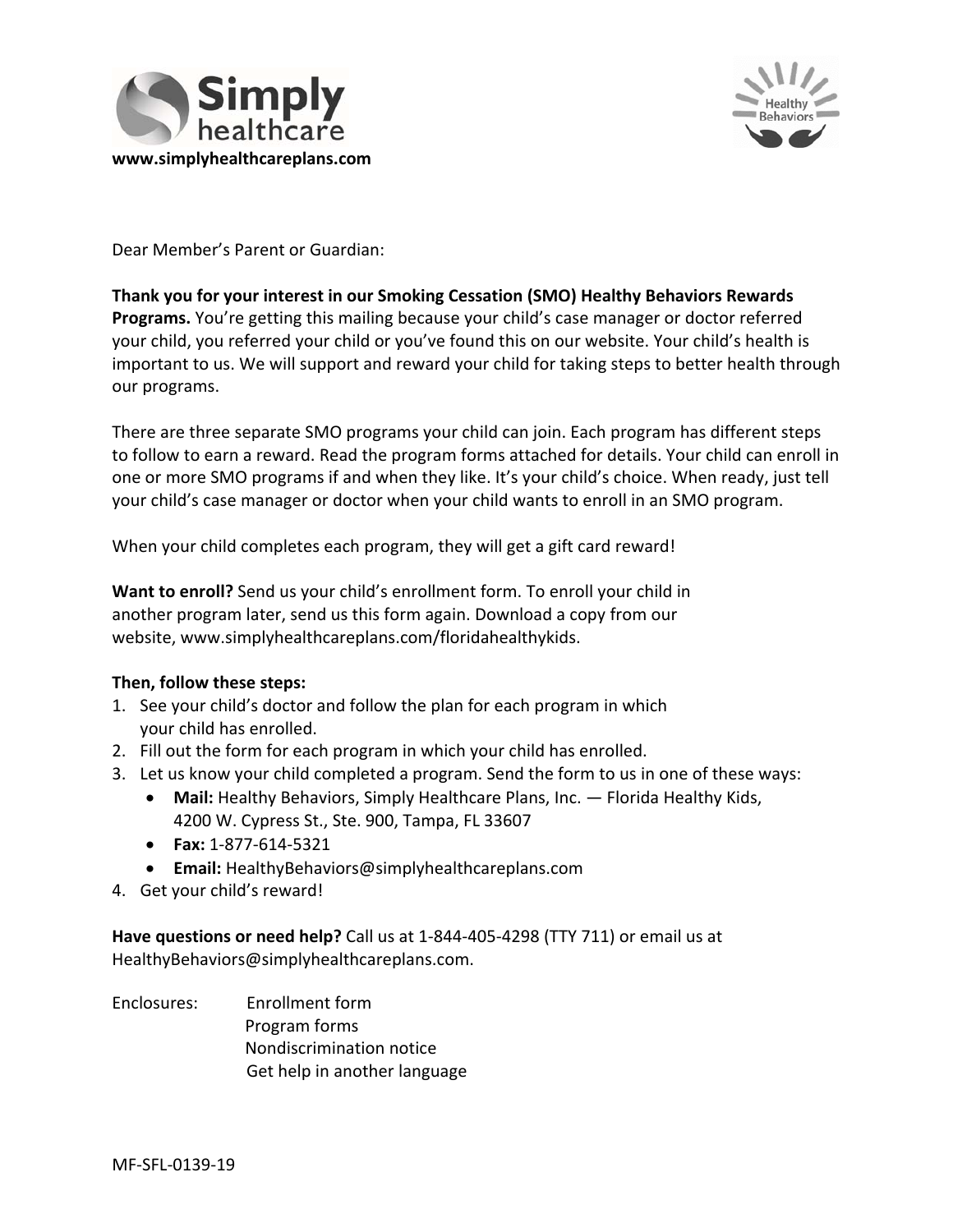



# **Smoking Cessation Healthy Behaviors Rewards Programs Enrollment Form**

Please fill out and sign this form to enroll in one or more Smoking Cessation (SMO) Healthy Behaviors Rewards Programs. For each program your child wants to enroll in, place a checkmark in the Yes, I want to enroll! table column below.

| Yes, I want | Program          | <b>Description</b>                                       | <b>Gift card</b> |
|-------------|------------------|----------------------------------------------------------|------------------|
| to enroll!  |                  |                                                          |                  |
|             | SMO <sub>1</sub> | Visit your child's primary care provider (PCP), choose a | \$50             |
|             |                  | quit smoking program and submit their attendance         |                  |
|             |                  | certificate.                                             |                  |
|             | SMO <sub>2</sub> | Stay tobacco-free for one month and submit your          | \$20             |
|             |                  | child's personal and PCP attestations.                   |                  |
|             | SMO <sub>3</sub> | Stay tobacco-free for three months and submit your       | \$20             |
|             |                  | child's personal and PCP attestations.                   |                  |

Rewards may not be used for gambling, alcohol, tobacco or prescription drugs.

### **Please tell us how to contact you.**

|                                                                                                                                                                                                                                                                        |      | Member ID #: ___________________________Cellphone number: _______________________ |                        |
|------------------------------------------------------------------------------------------------------------------------------------------------------------------------------------------------------------------------------------------------------------------------|------|-----------------------------------------------------------------------------------|------------------------|
|                                                                                                                                                                                                                                                                        |      |                                                                                   |                        |
| Street address                                                                                                                                                                                                                                                         | City | State                                                                             | ZIP code               |
|                                                                                                                                                                                                                                                                        |      |                                                                                   |                        |
| How would you like us to contact you? (Check all that apply. Contact your child's case manager<br>to disenroll from these communications at any time.) $\Box$ Call $\Box$ Text $\Box$ Email                                                                            |      |                                                                                   |                        |
|                                                                                                                                                                                                                                                                        |      |                                                                                   | Date _________________ |
| Send us this signed form in one of these ways:<br>• Mail: Healthy Behaviors, Simply Healthcare Plans, Inc. - Florida Healthy Kids,<br>4200 W. Cypress St., Ste. 900, Tampa, FL 33607<br>• Fax: $1-877-614-5321$<br>• Email: HealthyBehaviors@simplyhealthcareplans.com |      |                                                                                   |                        |
| Have questions or need help? Call us at 1-844-405-4298 (TTY 711) or email us at<br>Hoalthy Pohaviors @simplyhoalthsaronlans.com Congratulations for taking a stop                                                                                                      |      |                                                                                   |                        |

[HealthyBehaviors@simplyhealthcareplans.com.](mailto:HealthyBehaviors@simplyhealthcareplans.com) Congratulations for taking a step toward better health for your child!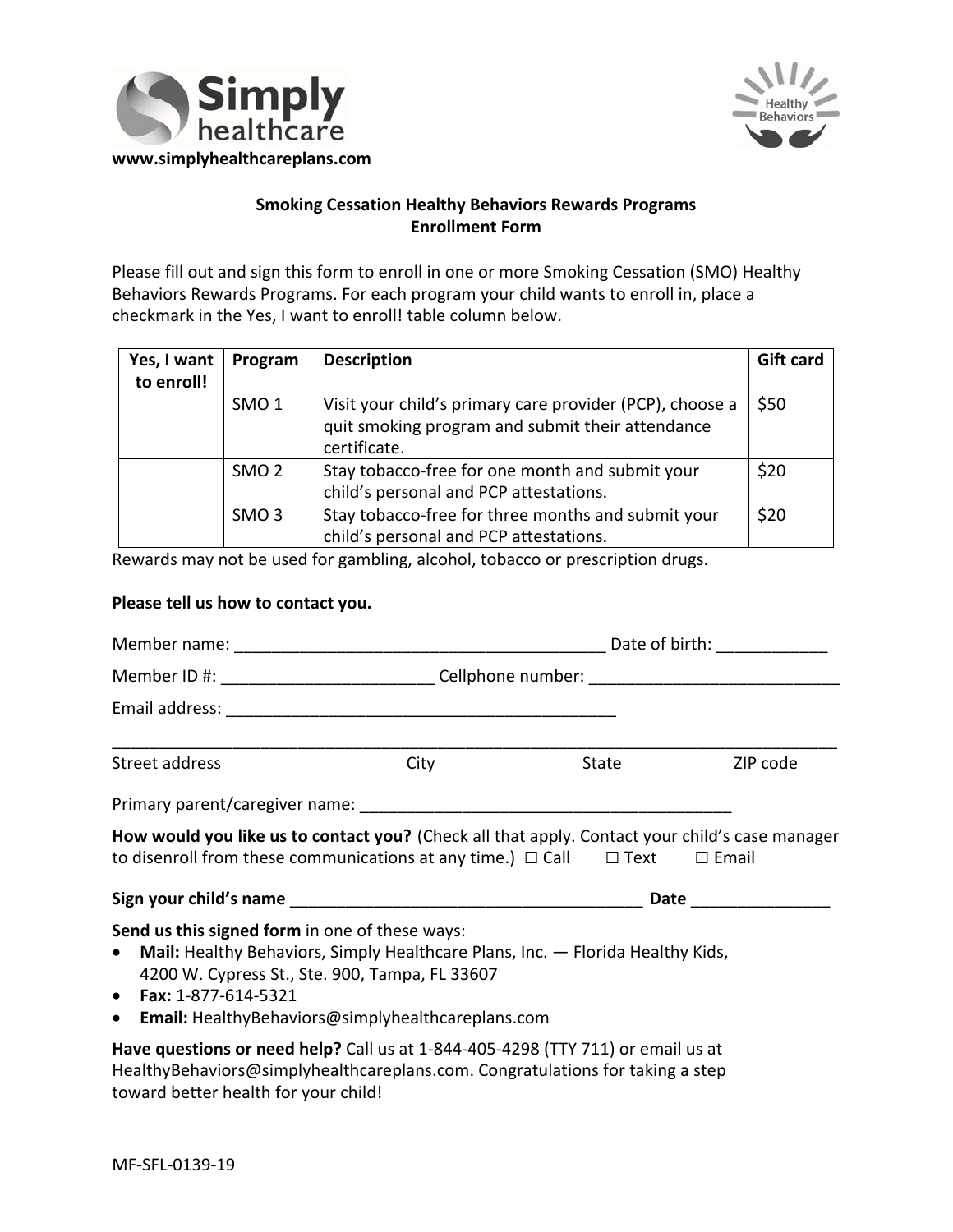



## **Smoking Cessation Healthy Behaviors Rewards Program 1 Form**

After your child has enrolled in this program, they must:

- 1. Visit their doctor for a support visit.
- 2. Choose and attend a quit-smoking program/support group.

- 
- [www.tobaccofreeflorida.com](http://www.tobaccofreeflorida.com) in the local communities:
- [www.tobaccofreeflorida.com/teens](http://www.tobaccofreeflorida.com/teens) [www.ahectobacco.com](http://www.ahectobacco.com)
- Florida Quit Line: 1-877-U-CAN-NOW (1‐877‐822‐6669) to talk to a Quit Coach® (1‐877‐848‐6696)
- Tobacco-Free Florida 
Tobacco Area Health Education Center
- [www.quitnow.net/florida](http://www.quitnow.net/florida) AHEC I Quit face‐to‐face classes
	- Or call 1-87-QUIT-NOW-6
- 3. Send their program attendance certificate to us by mail, fax or email (see #5 below).
- 4. Sign below; if under 18, sign on their behalf. Ask your child's doctor to sign, too.

| Sign your child's name | Date |  |
|------------------------|------|--|
|                        |      |  |
|                        |      |  |

Doctor's signature example and the set of the set of the set of the set of the set of the set of the set of th

- 5. Send us this signed form in one of these ways:
	- Mail: Healthy Behaviors, Simply Healthcare Plans, Inc. Florida Healthy Kids, 4200 W. Cypress St., Ste. 900, Tampa, FL 33607
	- Fax: 1‐877‐614‐5321
	- Email: [HealthyBehaviors@simplyhealthcareplans.com](mailto:HealthyBehaviors@simplyhealthcareplans.com)

**Then, you'll get a reward certificate in the mail! You will use it to order your child's \$50 gift card.** Rewards may not be used for gambling, alcohol, tobacco or prescription drugs.

**Note:** Once your child has enrolled in this program, the steps listed above must be completed within 12 months to earn the reward.

#### **We want to stay in touch. Please tell us how to reach you.**

|                                                                                                                                                                                                                               |      |              | Date of birth: _____________ |  |
|-------------------------------------------------------------------------------------------------------------------------------------------------------------------------------------------------------------------------------|------|--------------|------------------------------|--|
| Member ID #: _______________                                                                                                                                                                                                  |      |              |                              |  |
| Email address:                                                                                                                                                                                                                |      |              |                              |  |
| Street address                                                                                                                                                                                                                | City | <b>State</b> | ZIP code                     |  |
| Primary parent/caregiver name: example and the state of the state of the state of the state of the state of the state of the state of the state of the state of the state of the state of the state of the state of the state |      |              |                              |  |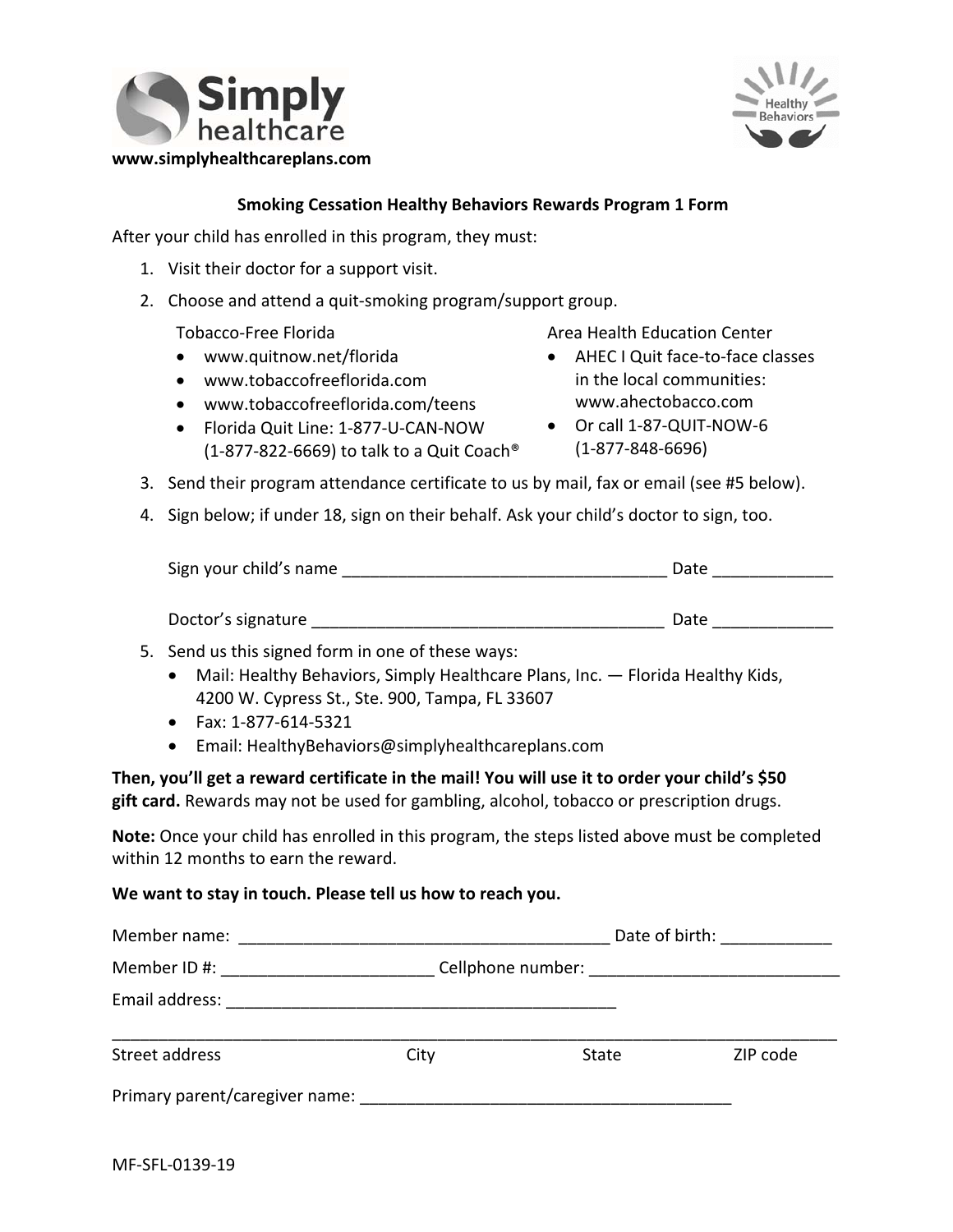



## **Smoking Cessation Healthy Behaviors Rewards Program 2 Form**

After your child has enrolled in this program, they must:

- 1. Quit smoking, vaping and using tobacco for one month.
- 2. Attend a quit-smoking program/support group. (This is optional.)
- 3. Follow their care plan and remain tobacco-free for one month.
- 4. Sign below; if under 18, sign on their behalf. Ask your child's doctor to sign, too.

| Sign your child's name |  | Date |
|------------------------|--|------|
|------------------------|--|------|

| Doctor's signature | Date |
|--------------------|------|
|--------------------|------|

- 5. Send us this signed form in one of these ways:
	- Mail: Healthy Behaviors, Simply Healthcare Plans, Inc. Florida Healthy Kids, 4200 W. Cypress St., Ste. 900, Tampa, FL 33607
	- Fax: 1‐877‐614‐5321
	- Email: [HealthyBehaviors@simplyhealthcareplans.com](mailto:HealthyBehaviors@simplyhealthcareplans.com)

**Then, you'll get a reward certificate in the mail! You will use it to order your child's \$20 gift card.** Rewards may not be used for gambling, alcohol, tobacco or prescription drugs.

**Note:** Once your child has enrolled in this program, the steps listed above must be completed within 12 months to earn the reward.

#### **We want to stay in touch. Please tell us how to reach you.**

|                                                                                                                                                                                                                               | Date of birth: <u>___________</u> ___                                                                                |       |          |
|-------------------------------------------------------------------------------------------------------------------------------------------------------------------------------------------------------------------------------|----------------------------------------------------------------------------------------------------------------------|-------|----------|
| Member ID #: ___________________                                                                                                                                                                                              |                                                                                                                      |       |          |
| Email address:                                                                                                                                                                                                                | <u> 1990 - Jan James James James James James James James James James James James James James James James James J</u> |       |          |
| Street address                                                                                                                                                                                                                | City                                                                                                                 | State | ZIP code |
| Primary parent/caregiver name: example and the state of the state of the state of the state of the state of the state of the state of the state of the state of the state of the state of the state of the state of the state |                                                                                                                      |       |          |